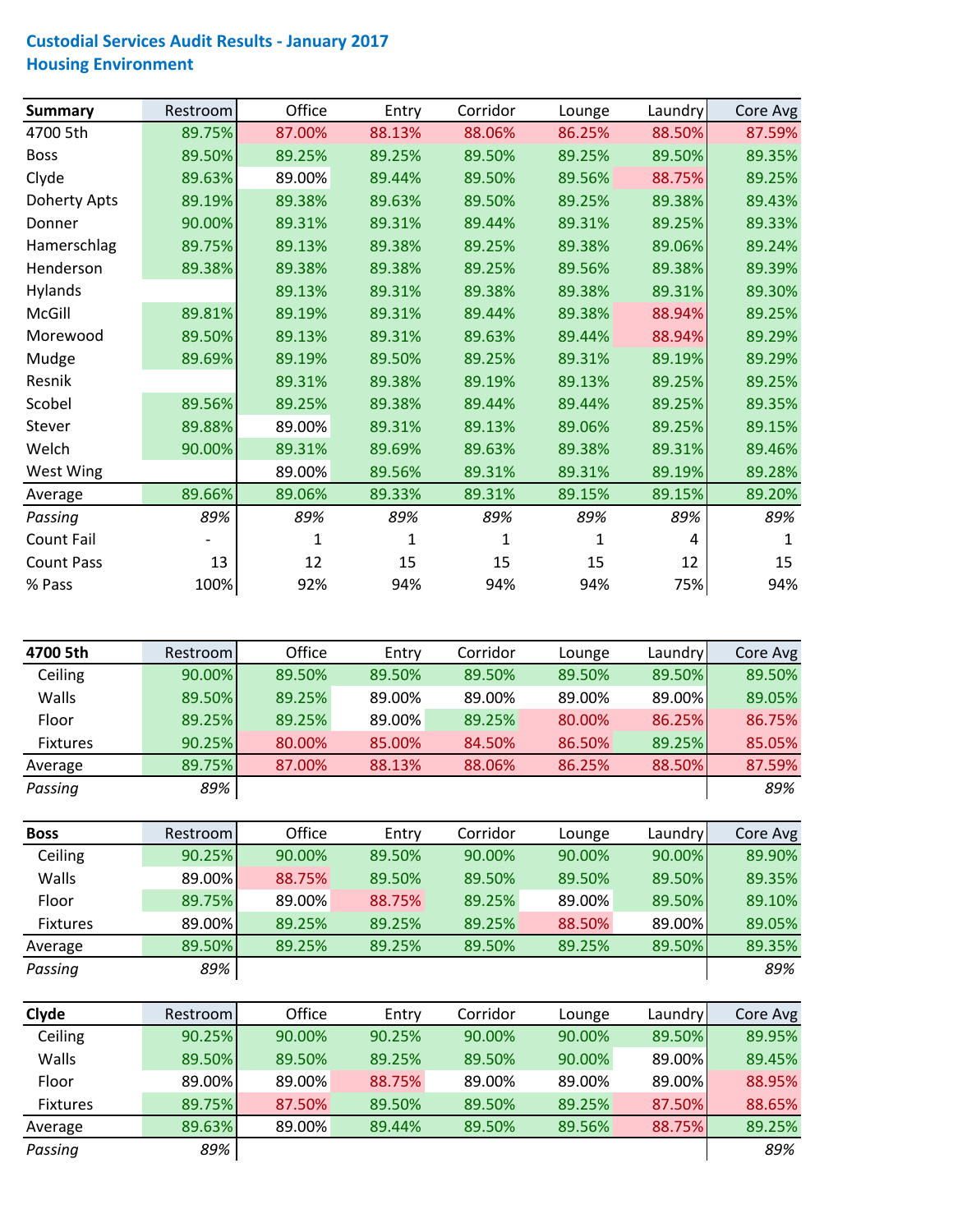| <b>Doherty Apts</b> | Restroom | Office | Entry  | Corridor | Lounge | Laundry | Core Avg |
|---------------------|----------|--------|--------|----------|--------|---------|----------|
| Ceiling             | 90.00%   | 90.00% | 90.50% | 90.50%   | 90.25% | 90.25%  | 90.30%   |
| Walls               | 89.00%   | 89.50% | 90.00% | 89.50%   | 89.00% | 89.00%  | 89.40%   |
| Floor               | 88.75%   | 89.00% | 89.00% | 89.00%   | 89.00% | 89.25%  | 89.05%   |
| <b>Fixtures</b>     | 89.00%   | 89.00% | 89.00% | 89.00%   | 88.75% | 89.00%  | 88.95%   |
| Average             | 89.19%   | 89.38% | 89.63% | 89.50%   | 89.25% | 89.38%  | 89.43%   |
| Passing             | 89%      |        |        |          |        |         | 89%      |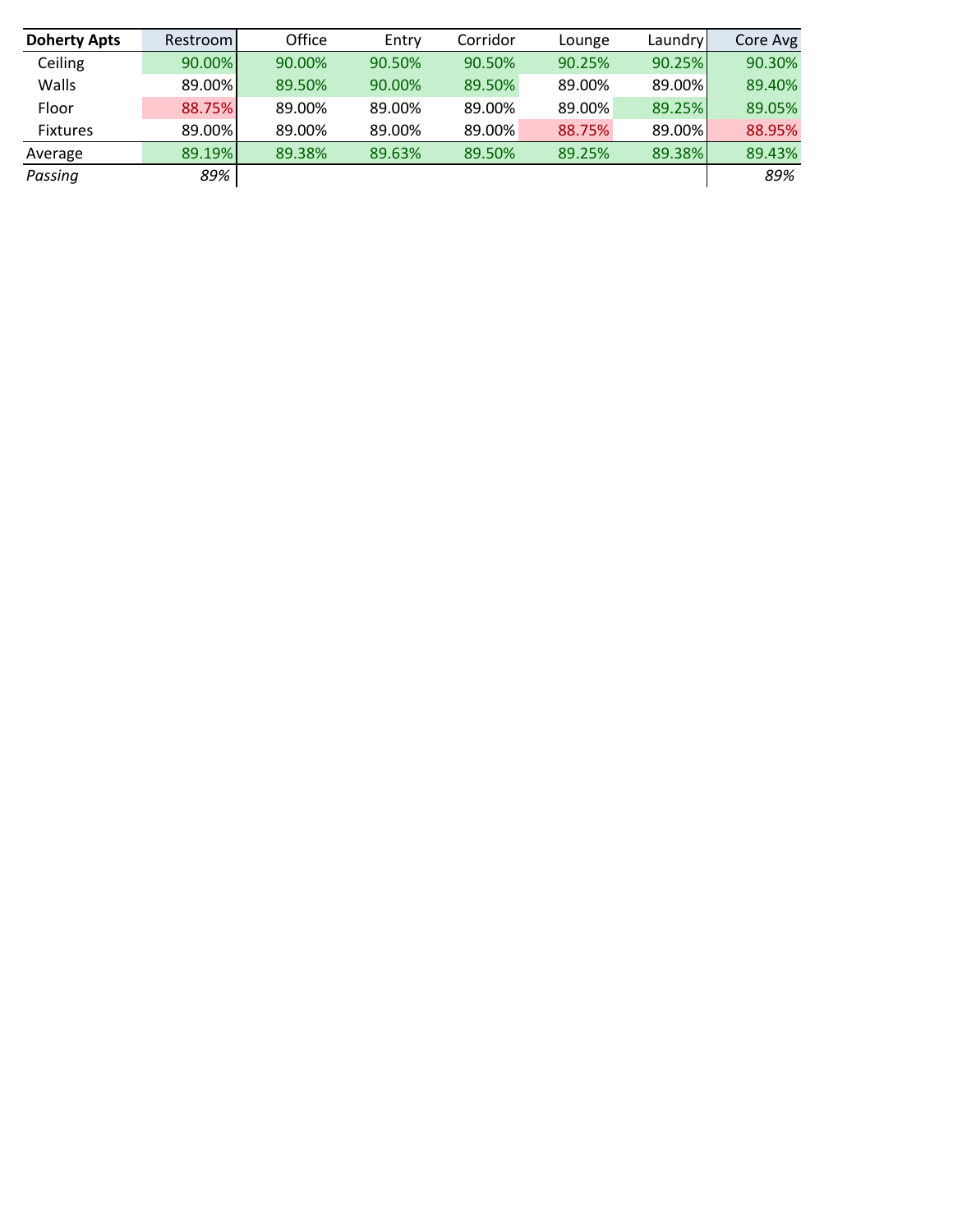| <b>Donner</b>    | Restroom | Office | Entry  | Corridor | Lounge | Laundry | Core Avg |
|------------------|----------|--------|--------|----------|--------|---------|----------|
| Ceiling          | 90.50%   | 90.00% | 90.00% | 90.50%   | 90.00% | 89.75%  | 90.05%   |
| Walls            | 90.00%   | 89.25% | 89.00% | 89.00%   | 89.25% | 89.00%  | 89.10%   |
| Floor            | 89.50%   | 88.75% | 89.50% | 89.25%   | 89.00% | 89.00%  | 89.10%   |
| <b>Fixtures</b>  | 90.00%   | 89.25% | 88.75% | 89.00%   | 89.00% | 89.25%  | 89.05%   |
| Average          | 90.00%   | 89.31% | 89.31% | 89.44%   | 89.31% | 89.25%  | 89.33%   |
| Passing          | 89%      |        |        |          |        |         | 89%      |
|                  |          |        |        |          |        |         |          |
| Hamerschlag      | Restroom | Office | Entry  | Corridor | Lounge | Laundry | Core Avg |
| Ceiling          | 90.00%   | 89.50% | 89.75% | 89.50%   | 90.00% | 89.50%  | 89.65%   |
| Walls            | 90.00%   | 88.75% | 89.50% | 89.00%   | 89.50% | 88.75%  | 89.10%   |
| Floor            | 89.00%   | 89.00% | 89.00% | 89.25%   | 89.00% | 88.75%  | 89.00%   |
| Fixtures         | 90.00%   | 89.25% | 89.25% | 89.25%   | 89.00% | 89.25%  | 89.20%   |
| Average          | 89.75%   | 89.13% | 89.38% | 89.25%   | 89.38% | 89.06%  | 89.24%   |
| Passing          | 89%      |        |        |          |        |         | 89%      |
|                  |          |        |        |          |        |         |          |
| Henderson        | Restroom | Office | Entry  | Corridor | Lounge | Laundry | Core Avg |
| Ceiling          | 89.75%   | 90.00% | 90.00% | 89.75%   | 90.25% | 90.00%  | 90.00%   |
| Walls            | 89.00%   | 89.25% | 89.00% | 89.25%   | 89.50% | 89.00%  | 89.20%   |
| Floor            | 89.25%   | 89.00% | 89.25% | 89.00%   | 89.50% | 88.75%  | 89.10%   |
| Fixtures         | 89.50%   | 89.25% | 89.25% | 89.00%   | 89.00% | 89.75%  | 89.25%   |
| Average          | 89.38%   | 89.38% | 89.38% | 89.25%   | 89.56% | 89.38%  | 89.39%   |
| Passing          | 89%      |        |        |          |        |         | 89%      |
|                  |          |        |        |          |        |         |          |
| <b>Highlands</b> | Restroom | Office | Entry  | Corridor | Lounge | Laundry | Core Avg |
| Ceiling          | 89.00%   | 89.50% | 89.75% | 90.00%   | 90.00% | 89.75%  | 89.80%   |
| Walls            | 89.00%   | 88.75% | 89.25% | 89.25%   | 89.50% | 89.25%  | 89.20%   |
| Floor            | 89.00%   | 89.00% | 89.00% | 88.75%   | 89.00% | 89.00%  | 88.95%   |
| <b>Fixtures</b>  | 89.00%   | 89.25% | 89.25% | 89.50%   | 89.00% | 89.25%  | 89.25%   |
| Average          | 89.00%   | 89.13% | 89.31% | 89.38%   | 89.38% | 89.31%  | 89.30%   |
| Passing          | 89%      |        |        |          |        |         | 89%      |
|                  |          |        |        |          |        |         |          |
| <b>McGill</b>    | Restroom | Office | Entry  | Corridor | Lounge | Laundry | Core Avg |
| Ceiling          | 90.00%   | 89.50% | 90.00% | 90.00%   | 90.00% | 89.00%  | 89.70%   |
| Walls            | 90.00%   | 89.00% | 89.00% | 89.25%   | 89.00% | 89.00%  | 89.05%   |
| Floor            | 89.25%   | 89.00% | 89.00% | 89.25%   | 89.25% | 88.75%  | 89.05%   |
| Fixtures         | 90.00%   | 89.25% | 89.25% | 89.25%   | 89.25% | 89.00%  | 89.20%   |
| Average          | 89.81%   | 89.19% | 89.31% | 89.44%   | 89.38% | 88.94%  | 89.25%   |
| Passing          | 89%      |        |        |          |        |         | 89%      |
|                  |          |        |        |          |        |         |          |
| Morewood         | Restroom | Office | Entry  | Corridor | Lounge | Laundry | Core Avg |
| Ceiling          | 89.75%   | 89.25% | 90.00% | 89.75%   | 90.00% | 89.00%  | 89.60%   |
| Walls            | 89.75%   | 89.00% | 89.00% | 89.75%   | 89.50% | 88.75%  | 89.20%   |
| Floor            | 89.25%   | 89.00% | 89.00% | 89.25%   | 89.25% | 88.75%  | 89.05%   |
| Fixtures         | 89.25%   | 89.25% | 89.25% | 89.75%   | 89.00% | 89.25%  | 89.30%   |
| Average          | 89.50%   | 89.13% | 89.31% | 89.63%   | 89.44% | 88.94%  | 89.29%   |
| Passing          | 89%      |        |        |          |        |         | 89%      |
|                  |          | Office |        |          |        |         |          |
| <b>Mudge</b>     | Restroom |        | Entry  | Corridor | Lounge | Laundry | Core Avg |
| Ceiling          | 90.00%   | 89.25% | 90.00% | 89.50%   | 89.75% | 89.50%  | 89.60%   |
| Walls            | 90.00%   | 89.25% | 89.50% | 89.25%   | 89.00% | 89.25%  | 89.25%   |
| Floor            | 89.00%   | 89.00% | 89.25% | 89.00%   | 89.25% | 88.75%  | 89.05%   |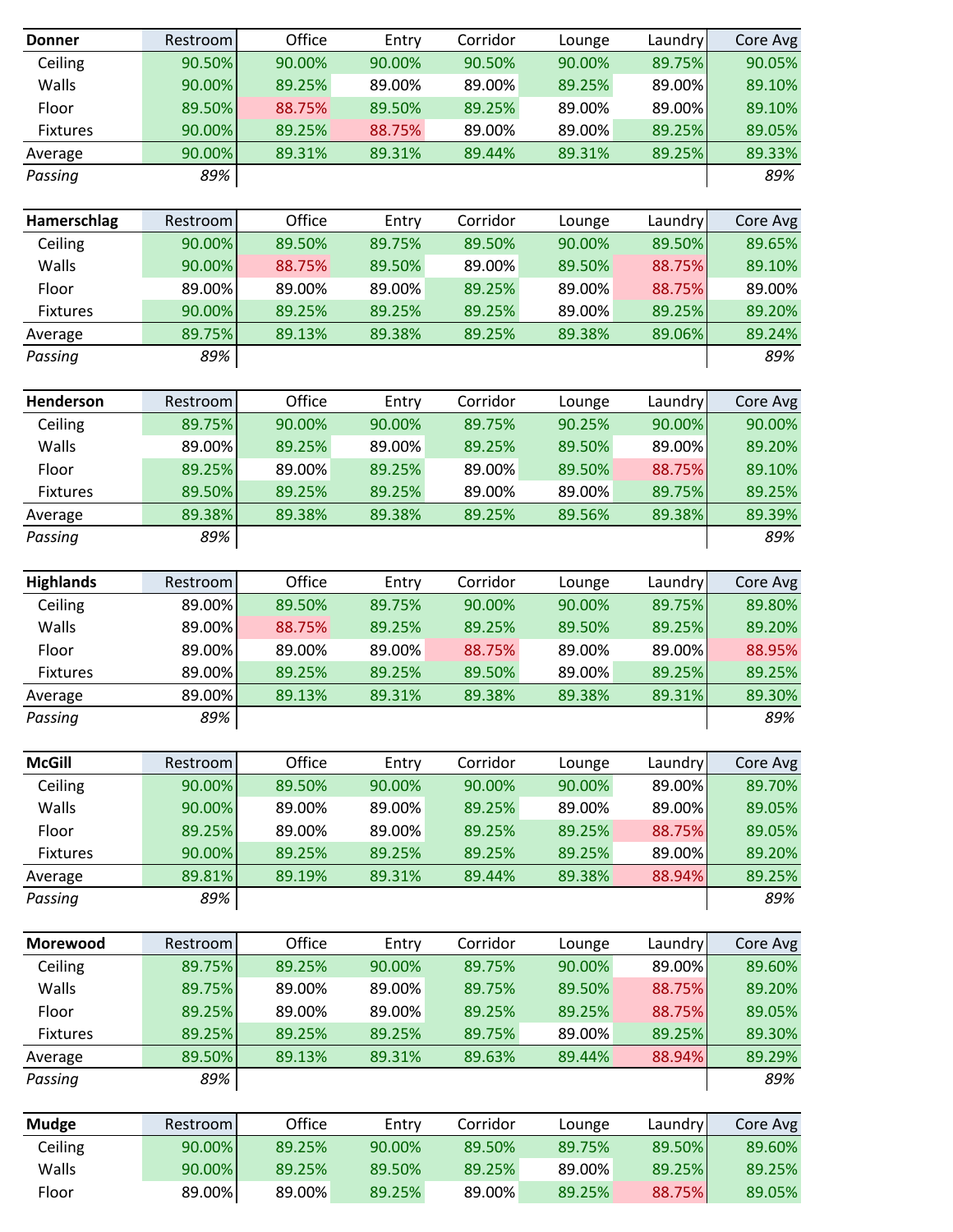| <b>Fixtures</b> | 89.75% | 89.25% | 89.25% | 89.25% | 89.25% | 89.25% | 89.25% |
|-----------------|--------|--------|--------|--------|--------|--------|--------|
| Average         | 89.69% | 89.19% | 89.50% | 89.25% | 89.31% | 89.19% | 89.29% |
| Passing         | 89%    |        |        |        |        |        | 89%    |
|                 |        |        |        |        |        |        |        |